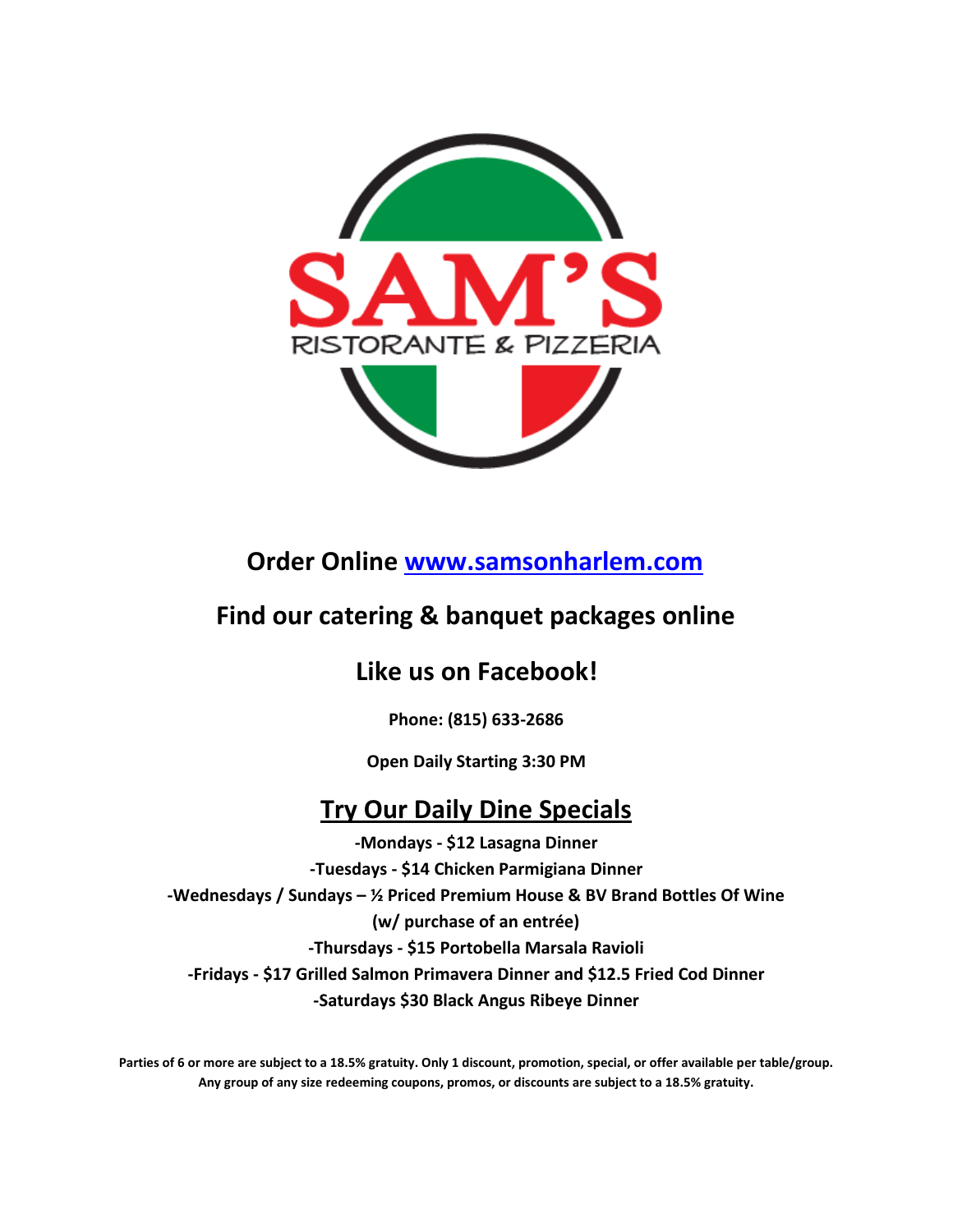## *Sam's on Harlem Gluten Friendly Menu*

#### *Antipasti*

*Gluten Free Ciabatta Roll (1) ................................................................................................................... \$4*

#### *Insalata*

| <b>Greek Salad GF</b> ~ Romaine lettuce topped with feta cheese, black olives, and red onions in our own gluten free \$10.5<br>Italian dressing                              |  |  |
|------------------------------------------------------------------------------------------------------------------------------------------------------------------------------|--|--|
| <b>Italian Specialty Salad GF</b> ~ Mixed salad greens with Italian sausage, eggs, mozzarella cheese, and parmesan \$10.5<br>cheese in our own gluten free Italian dressing. |  |  |
| 17.1.2.7                                                                                                                                                                     |  |  |

#### *Entrées*

*Served with side salad & includes gluten free ice cream for dessert. Upgrade to a Specialty Salad add \$2. Substitute brown rice for Gluten Free Pasta add \$2.*

| Grilled Chicken Add \$4                                                                                                                                                            |  |
|------------------------------------------------------------------------------------------------------------------------------------------------------------------------------------|--|
| <b>Chicken Portobello</b> ~ 8 oz. chicken breast sautéed with Portobello mushrooms, sundried tomatoes, and fresh \$16<br>spinach. Served over brown rice in a garlic butter sauce. |  |
| <b>Salmon Primavera</b> ~ Wild caught grilled salmon over brown rice with asparagus, red peppers, zucchini,  \$18.5<br>mushrooms, yellow squash, garlic butter sauce               |  |

### *Pizza*

*Gluten Free Personal Size Pizza ~ 10" gluten free crust topped with cheese and your choice of toppings. ...... \$11.75 Cauliflower Crust Pizza~ 10" gluten free crust topped with cheese and your choice of topping…\$11.75 Additional regular toppings are \$1.3 each & premium toppings are \$2.6*

#### *Beverages*

*Beer (Angry Orchard) Wines (Rodney Strong Merlot or Rodney Strong Cabernet)*

### *Please allow extra time for preparation of the Gluten Free items*

*-These items are prepared gluten free but please note that they are NOT prepared in a 100% gluten free kitchen-*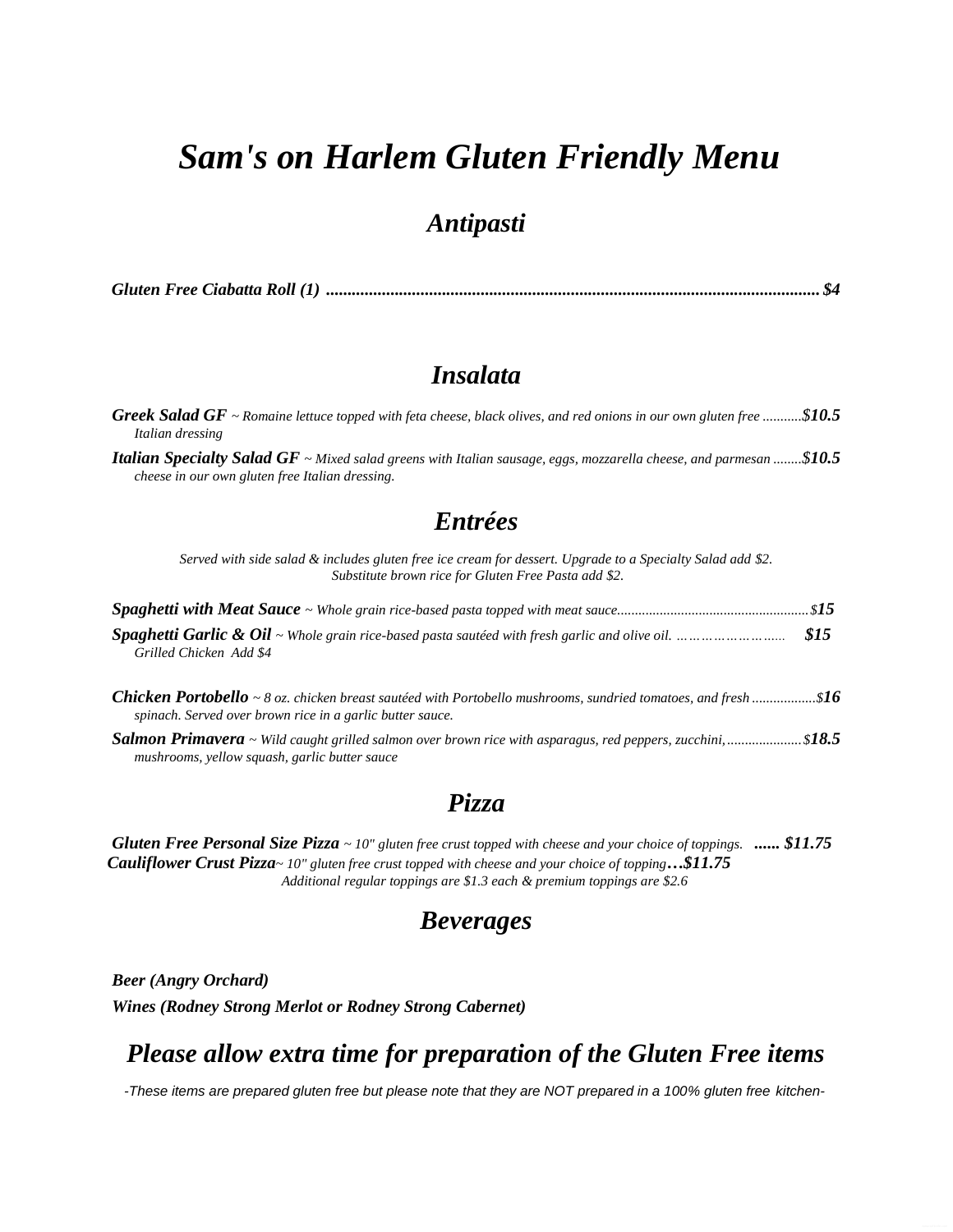# *Antipasti*

|                                                   | <b>Fried Ravioli</b> $\sim$ (pepper jack cheese filled) \$10.5 |
|---------------------------------------------------|----------------------------------------------------------------|
|                                                   |                                                                |
| Loaded Fries Carbona\$8.99                        |                                                                |
|                                                   |                                                                |
| <b>Buffalo Hot or BBQ Chicken Tenders  \$9.99</b> | Mozzarella Cheese Sticks (7)  \$7.5                            |
|                                                   |                                                                |
|                                                   | <b>Buffalo Hot or BBQ Wings\$9.99</b>                          |
| Bread Sticks (12) \$7.99                          |                                                                |
|                                                   |                                                                |

|                                                   | <b>Fried Ravioli</b> $\sim$ (pepper jack cheese filled) \$10.5 |
|---------------------------------------------------|----------------------------------------------------------------|
|                                                   |                                                                |
| Loaded Fries Carbona\$8.99                        |                                                                |
|                                                   |                                                                |
| <b>Buffalo Hot or BBQ Chicken Tenders  \$9.99</b> | Mozzarella Cheese Sticks (7)  \$7.5                            |
| <b>Buffalo Shrimp  \$12.00</b>                    |                                                                |
| Toasted Zucchini \$8.99                           | <b>Buffalo Hot or BBQ Wings\$9.99</b>                          |
| Bread Sticks (12) \$7.99                          | Jalapeño Poppers (6)  \$7.99                                   |

# *Insalata / Zuppa*

*Add crispy or grilled chicken or shrimp for \$4* 

 *Family Salad ~ Your choice of:………………. \$18.95 Chef Salad ~ Mixed greens, pepperoni,……..\$10.95 Italian Specialty, Greek, or Garden salad (Serves 5-6 people). Italian Specialty Salad ~ Mixed greens,…....\$10.95*

*Italian sausage, egg, mozzarella, parmesan, tomato, pepperoncini, Italian Vinaigrette.*

*Side Garden Salad ~ Mixed Greens, tomato,.....\$3.75 red onion, cucumber, choice of dressing*

 *Greek Salad ~ Romaine, Feta, black ……………\$10.95 olives, red onion, tomato, pepperoncini, Italian Vinaigrette.*

 *mushrooms, onions, green and black olives, green pepper, tomato, mozzarella cheese, pepperoncini, choice of dressing*

*Spicy Chicken Spinach Salad ~ Grilled…...\$14.95 chicken, red peppers, mushrooms, fresh broccoli topped with mozzarella cheese and toasted almonds.*

*Caesar Salad ~ Romaine, homemade croutons,,…\$10.95 our own Caesar dressing, parmesan*

*Sam's Signature Chicken Tortellini Soup Cup \$3.5 Bowl \$4.5*

## *Pastas*

*Pastas served with choice of Soup or Salad, Bread, and Ice Cream Upgrade to a Specialty Salad add \$2.25 sausage or mushrooms or baked mozzarella add \$2.25 (2) meatballs add \$3.5*

| Lasagna, Ravioli, Meat or Cheese Tortellini ~ Stuffed pastas, homemade meat sauce\$14.50             |  |
|------------------------------------------------------------------------------------------------------|--|
| <b>Four Cheese Jumbo Ravioli</b> ~ Ricotta, Romano, Asiago, parmesan cheese ravioli, marinara\$14.50 |  |
| Portobello Mushroom Stuffed Ravioli ~ Jumbo portobello mushroom ravioli, marinara\$15.5              |  |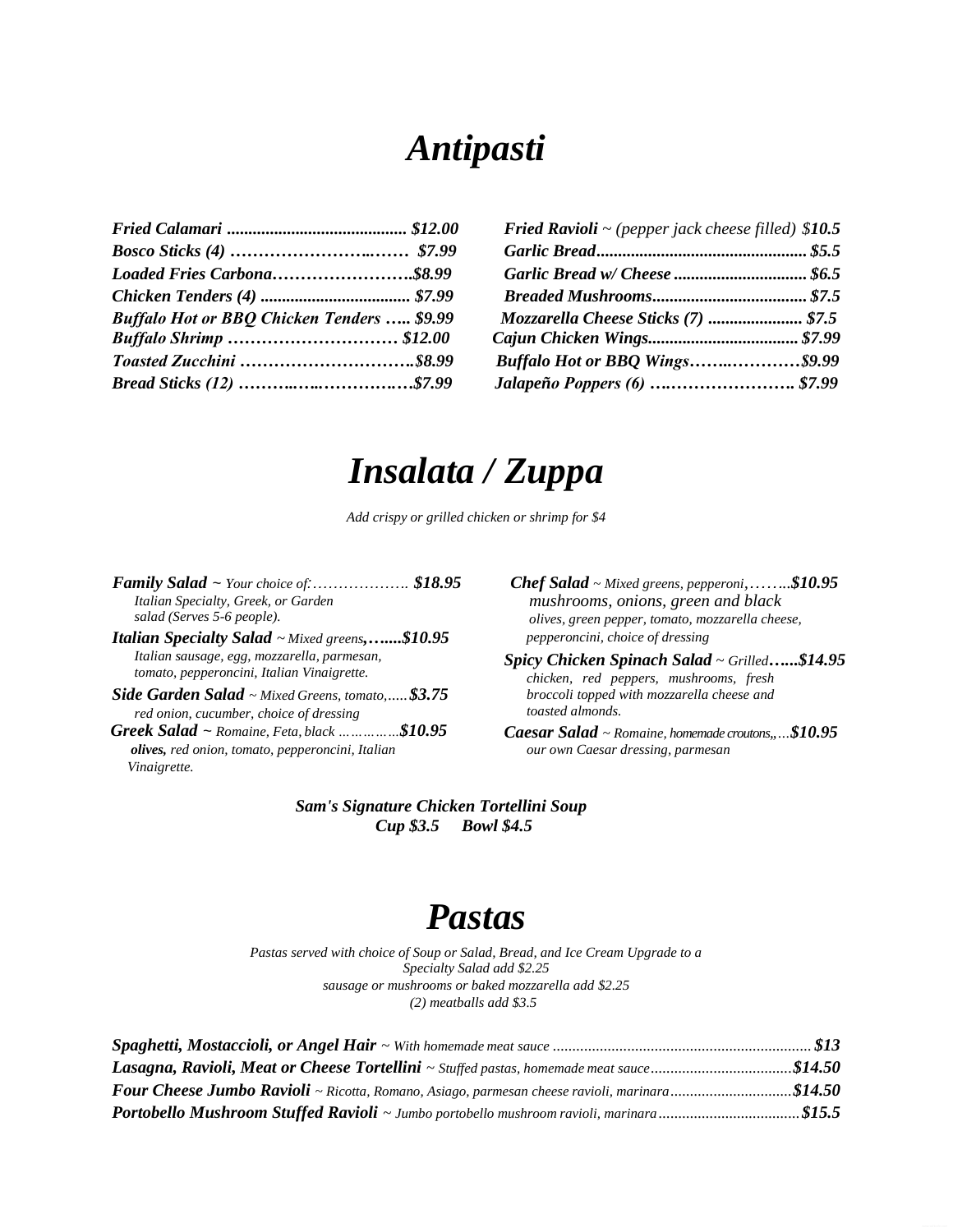## *Entrees*

*All Entrées served with choice of Soup or Salad, Bread, and Ice Cream. Upgrade to a Specialty Salad add \$2.25 sautéed mushrooms, onions, or both to steaks add 2.5, blackened add 3.5*

*Fettuccine Alfredo - Fettuccine, garlic Alfredo sauce, parmesan. .............................. 14.5 Chicken, shrimp or broccoli add \$4*

*Fettuccine Carbonara - Bacon, smoked ham, mushrooms, fettuccine, white cream ..... 15.95 sauce*

*Sausage Cacciatore - Homemade Italian sausage, black olives, mushrooms, .......................16 fettuccine, pepper & onion sauce*

*Chicken Parmigiana - Breaded chicken, marinara, fettuccine, mozzarella, parmesan .. 16*

- *Spaghetti Garlic & Oil with Grilled Chicken - Fresh garlic, olive oil, spaghetti, fresh basil .... 18*
- *Chicken Portobello - Chicken breast, fresh portobello mushrooms, sun-dried tomatoes, 18 fresh spinach, fettuccine, garlic butter sauce*

*Portobello Marsala - Jumbo portobello ravioli, fresh portobello mushrooms, green ........ 17 onions, creamy Marsala sauce*

*Fried Cod - Icelandic cod, potato or pasta, substitute fresh vegetables add 1.........................14. Shrimp Dinner - 7 jumbo fried shrimp, homemade cocktail sauce, potato or pasta, .............14. substitute fresh vegetables add 2*

- *Salmon Primavera – Wild caught grilled salmon with asparagus, red peppers, zucchini,19.95 mushrooms, yellow squash, over angel hair, in a garlic butter sauce.*
- *Shrimp Parmigiana - 6 jumbo shrimp, marinara, mozzarella, parmesan, potato or.......15.95 pasta*
- *New York Strip - 12 oz Certified Black Angus steak, potato or pasta, substitute fresh*  ....**36** *vegetables add 2*

*Rib Eye - 14 oz Certified Black Angus steak, potato or pasta, substitute fresh vegetables .... 36add 2*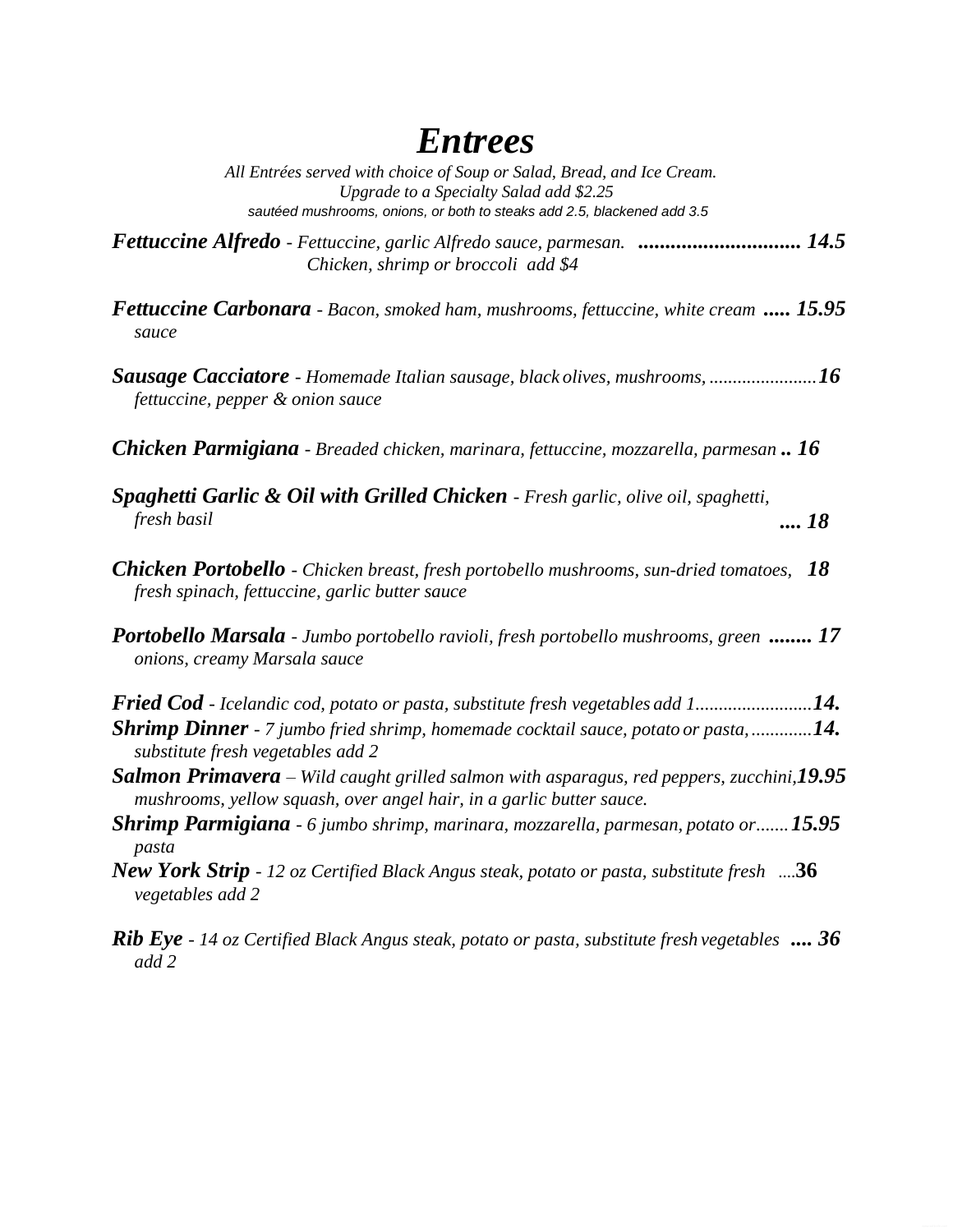### *Pizza*

*Our SM is 10" and serves 1-2 people, MED is 12" 2-3 people, LG is 14" 3-4 people, XL is 16" 4-5 people.*

*REGULAR CRUST CHEESE .........................................SM 8.75 MED 10.50 LG 12.75 XL 15.25 EXTRA THIN CRUST CHEESE .................................SM 10.00 MED 12.00 LG 14.50 XL 17.50 PAN CHEESE ................................................................ SM 13.25 MED 15.25 LG 18.25 XL 21.00 STUFFED CHEESE - 30-40 minutes cooking time ............... SM 16.25 MED 18.50 LG 21.75 XL 25.25 BUILD YOUR OWN CALZONE - Includes cheese and two regular toppings. Add 1.30 for each additional……....12.00 regular toppings and 2.60 for premium toppings*

*10" GLUTEN FREE CRUST CHEESE…………………………..12.00*

*10" CAULIFLOWER CRUST CHEESE( GLUTEN FREE)…..………12.00*

### *Regular Pizza Items*

*Sausage, Mushroom, Pepperoni, Green Peppers, Green Olives, Bacon, Onions, Anchovies, Black Olives, Canadian Bacon, Spinach, Extra Sauce, Hamburger, Pineapple, Garlic, Extra Cheese, Jalapeño, Basil, Tomatoes.*

> *Each Topping Add SM 1.30 MED 1.60 LG 1.95 XL 2.35*

### *Premium Pizza Items*

*Chicken, Eggplant, Pepperoncini, Shrimp, Italian Beef, Broccoli, Meat Sauce, Giardeniera, Meatballs, BBQ Sauce, Artichoke Hearts, Feta Cheese, Alfredo Sauce, White Pizza (olive oil sauce).*

> *Each Topping Add SM 2.60 MED 3.20 LG 3.80 XL 4.70*

### *Sandwiches*

*Sandwiches served with Fries or Soup. Upgrade to Garden Salad add 1 or Specialty Salad add 3*

*Add Mozzarella to sandwich for 1.50*

### *Desserts*

*All of our desserts are homemade and served with decorative strawberry and blueberry syrups and whipped cream*

*Ice Cream - Spumoni and Vanilla Cannoli - Fried pastry shell, sweetened ricotta, cherry Tiramisu - Lady fingers, espresso, mascarpone custard New York Cheesecake - The one that started it all. Traditional New York Cheesecake Specialty Cheesecake - Various selections including: Caramel Turtle & Mint Chocolate Chip Chocolate Fudge Layer Cake - Rich chocolate cake with layer of fudge center Peanut Butter Chocolate Cake – Rich chocolate with peanut butter center layer, topped with peanut butter cups*